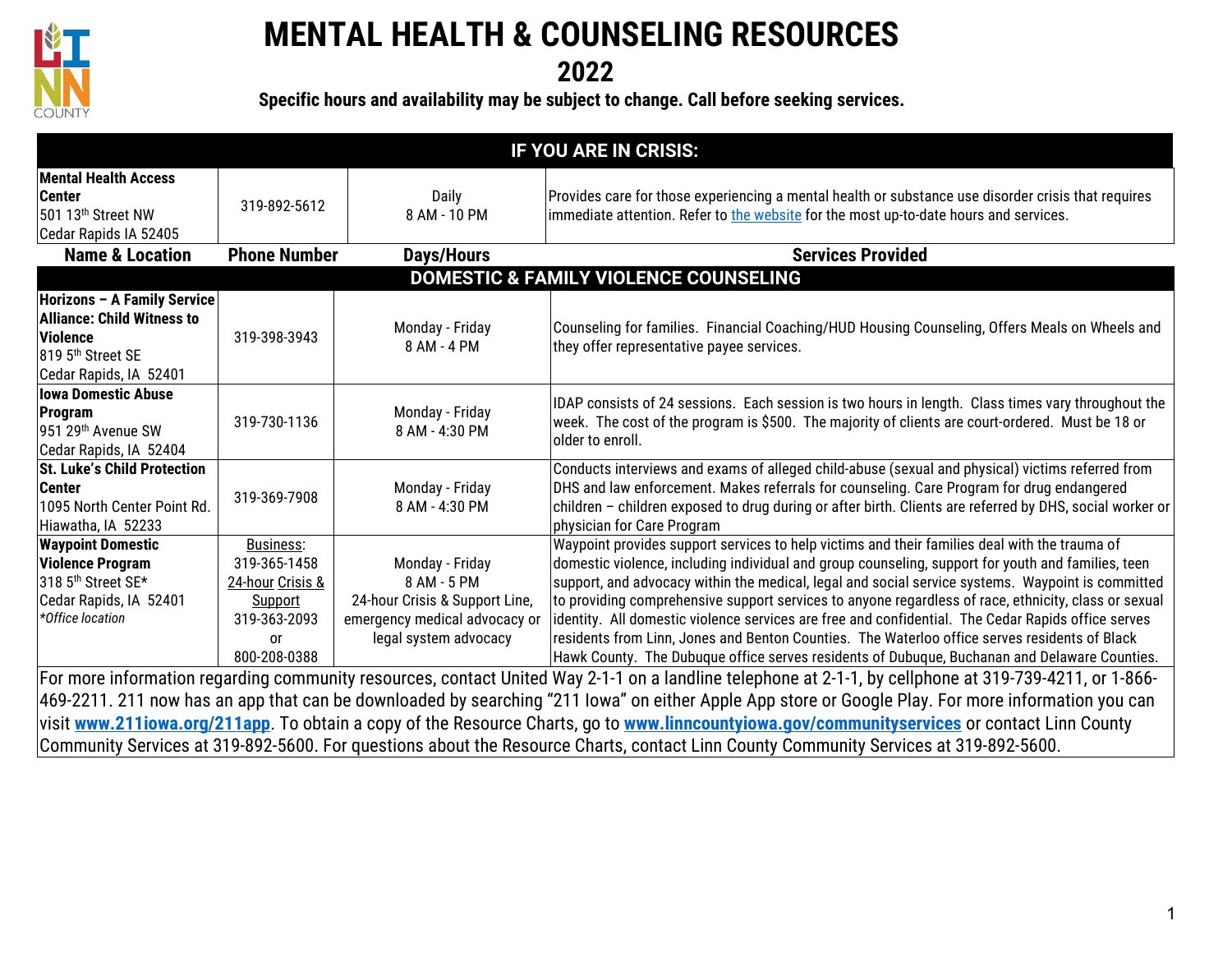|                                                                                                                                                              | <b>Phone</b>                                                                      |                                                                                                                                       |                                                                                                                                                                                                                                                                                                                                                                                                                                                                                                                                                                                                                                                                                                                                                                                   |
|--------------------------------------------------------------------------------------------------------------------------------------------------------------|-----------------------------------------------------------------------------------|---------------------------------------------------------------------------------------------------------------------------------------|-----------------------------------------------------------------------------------------------------------------------------------------------------------------------------------------------------------------------------------------------------------------------------------------------------------------------------------------------------------------------------------------------------------------------------------------------------------------------------------------------------------------------------------------------------------------------------------------------------------------------------------------------------------------------------------------------------------------------------------------------------------------------------------|
| <b>Name &amp; Location</b>                                                                                                                                   | <b>Number</b>                                                                     | <b>Days/Hours</b>                                                                                                                     | <b>Services Provided</b>                                                                                                                                                                                                                                                                                                                                                                                                                                                                                                                                                                                                                                                                                                                                                          |
|                                                                                                                                                              |                                                                                   |                                                                                                                                       | <b>FINANCIAL COUNSELING</b>                                                                                                                                                                                                                                                                                                                                                                                                                                                                                                                                                                                                                                                                                                                                                       |
| <b>Horizons, A Family Service</b><br><b>Alliance: Credit &amp; Financial</b><br><b>Counseling</b><br>819 5 <sup>th</sup> Street SE<br>Cedar Rapids, IA 52401 | 319-398-3576                                                                      | Monday - Friday<br>8 AM - 4 PM<br>Call first for an appointment.<br>Access their website at<br>http://horizonsfamily.org              | Open to all. Provides budget consulting, money management and financial education. Licensed by<br>the lowa Division of Banking. HUD approved housing counseling. Representative payee services.<br>Accredited. Certified counselors. Call for more information and fee schedule.                                                                                                                                                                                                                                                                                                                                                                                                                                                                                                  |
| <b>Consumer Credit</b><br><b>Counseling Service of</b><br>Northeastern Iowa<br>1003 W. 4 <sup>th</sup> Street<br>Waterloo, IA 50702                          | 319-234-0661                                                                      | Monday - Friday,<br>9 AM - 5 PM                                                                                                       | COUNSELING: Counsels clients on how to manage their debt. CCCSIA sets up a system for bill<br>paying that helps the client structure their finances.<br>FINANCIAL LITERACY: Offers courses and workshops.<br>MONEY MAP: Money Map is a program that consists of various courses: credit when credit is due,<br>renting today, check wise, make your move, money motion, money and faith in motion, start right<br>and build your own business.<br><b>BUDGETING:</b> Clients go over income, expenses, and credit report analyst.<br><b>HOUSING COUNSELING</b><br>They do not help with financial assistance for mortgages.                                                                                                                                                        |
| <b>Financial Counseling Center</b><br>4403 1ST Avenue SE, Ste.<br>411<br>Cedar Rapids, IA 52402                                                              | 319-373-8297                                                                      | Tuesday - Friday<br>9:30 AM - 5:30 PM                                                                                                 | Open to all. For those individuals that are in need of budget or money management improvement.<br>The cost for service is based on a sliding fee scale.                                                                                                                                                                                                                                                                                                                                                                                                                                                                                                                                                                                                                           |
| <b>Iowa Mortgage Help Hotline</b>                                                                                                                            | 877-622-4866                                                                      | Monday - Thursday,<br>$8:30$ AM - 4:30 PM<br>Closed 12-1 PM<br>Friday, 9 AM - 12 PM                                                   | Works with borrowers with any type of mortgage issue, including foreclosure. Free service.<br>www.iowamortgagehelp.com<br>1 <sup>st</sup> time home buyers, Payee services, credit counseling                                                                                                                                                                                                                                                                                                                                                                                                                                                                                                                                                                                     |
|                                                                                                                                                              |                                                                                   |                                                                                                                                       | <b>GENERAL COUNSELING</b>                                                                                                                                                                                                                                                                                                                                                                                                                                                                                                                                                                                                                                                                                                                                                         |
| <b>Catholic Charities</b><br>420 6th Street SE, Ste. 220<br>Cedar Rapids, IA 52401                                                                           | 319-364-7121                                                                      | Monday - Friday,<br>8:30 AM - 5 PM<br>Evening appointments available.<br>(Friday 8:30 AM - 2:30 PM)<br>Accepts Insurance case by case | Counseling for individuals, families and couples, sliding fee scale. Pregnancy counseling, Project<br>Rachel (post-abortion), free to birth parents. Barnabus Outreach. Does not accept health insurance.                                                                                                                                                                                                                                                                                                                                                                                                                                                                                                                                                                         |
| <b>Covenant Family Solutions</b><br>1655 Blairs Ferry Road<br>Marion, IA 52302                                                                               | 319-261-2292                                                                      | Monday, Tuesday, Friday,<br>8 AM - 6 PM                                                                                               | Provides individual, couples, and family counseling. Specialties include play therapy, depression,<br>anxiety, and grief/loss, adjustment to medical concerns, addictions, and trauma. Accepted<br>insurances: Wellmark BC/BS, Midland's Choice, Healthsmart, Coventry, Sigma, and several others.<br>Also accepts Medicaid. Sliding fee scale. www.covenantfamilysolutions.com                                                                                                                                                                                                                                                                                                                                                                                                   |
| <b>Families First Counseling</b><br><b>Services</b><br>411 3rd Street SE Suite 160<br>Cedar Rapids, IA 52401                                                 | 319-433 - 0395<br>$888-316 - 3025$<br>24 HR Emergency<br>Number<br>1-877-433-0395 | Monday - Friday<br>Flexible hours including daytime<br>and some evenings                                                              | Counseling/Therapy services: In-office mental health counseling and therapy for adults and<br>children. Services include marriage, family, and individual counseling. Accepts Title 19 and private<br>pay and sliding scale fee<br>Behavioral Health Intervention Services (BHIS): In-home services to address behaviors and skills<br>your child may be struggling with including: anger management, aggression, defiance, problem<br>solving skills, coping skills, and social skills. BHIS is provided by trained and compassionate staff<br>using evidence based curriculum and activities to develop healthy and appropriate skills. Recipients<br>are children between the ages of 4 and 18 who receive Title 19 and meet service qualifications.<br>www.families-first.net |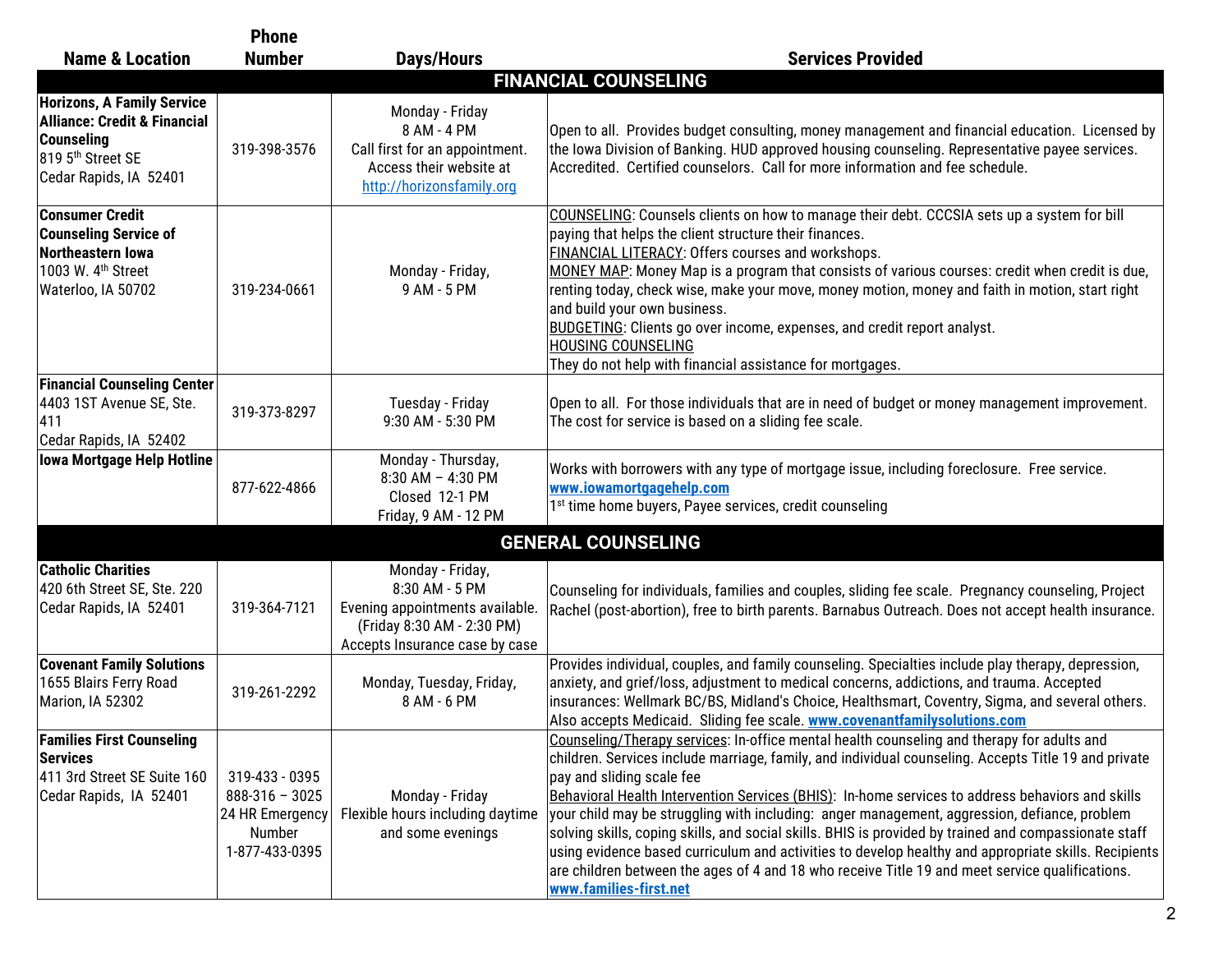|                                                                                                                     | <b>Phone</b>                                              |                                                                                                                                   |                                                                                                                                                                                                                                                                                                                                                                                                                                                                                                                                                                                                                                                                                                 |
|---------------------------------------------------------------------------------------------------------------------|-----------------------------------------------------------|-----------------------------------------------------------------------------------------------------------------------------------|-------------------------------------------------------------------------------------------------------------------------------------------------------------------------------------------------------------------------------------------------------------------------------------------------------------------------------------------------------------------------------------------------------------------------------------------------------------------------------------------------------------------------------------------------------------------------------------------------------------------------------------------------------------------------------------------------|
| <b>Name &amp; Location</b>                                                                                          | <b>Number</b>                                             | <b>Days/Hours</b>                                                                                                                 | <b>Services Provided</b>                                                                                                                                                                                                                                                                                                                                                                                                                                                                                                                                                                                                                                                                        |
| <b>Foundation 2 Crisis Center</b><br>1540 2 <sup>nd</sup> Avenue SE<br>Cedar Rapids, IA 52403                       | 319-362-2174<br>or<br>800-332-4224                        | Phone answered 24 hours a day.                                                                                                    | 24-hour crisis counseling & referrals. Depression and Anxiety Support Group.<br>Youth and Adult Suicide Survivors Support Group. Dispatch for Mobile Crisis                                                                                                                                                                                                                                                                                                                                                                                                                                                                                                                                     |
| <b>Harambee House</b><br>404 17 <sup>th</sup> Street SE<br>Cedar Rapids, IA 52403                                   | 319-366-1408                                              | Monday through Friday<br>8 AM to 4 PM                                                                                             | Access to public computers and phone. Bread/sweets available Tuesday until gone. Clothing closet<br>when staff is available (9-11am). Rental assistance to qualifying families.                                                                                                                                                                                                                                                                                                                                                                                                                                                                                                                 |
| <b>Heart and Solutions</b><br>3100 E. Avenue NW, Ste.<br>105<br>Cedar Rapids, IA 52405                              | 800-531-4236                                              | Monday - Friday,<br>by appointment only.<br>Flexible hours including days &<br>some evenings.                                     | Group, Family, Couple's, and Individuals for ages 3 and up. Behavioral Health Intervention Services.<br>Accepts Title 19 (all MCOs), BC/BS, SED funding, MHDD funding, Crime Victim's Compensation, and<br>private pay.                                                                                                                                                                                                                                                                                                                                                                                                                                                                         |
| <b>Keys to Living</b><br>1642 42nd Street NE<br>Cedar Rapids, IA 52402                                              | 319-377-2161                                              | Monday & Tuesday 8 AM - 8 PM<br><b>Wednesday &amp; Thursday</b><br>8 AM - 5 PM<br>Friday 8 AM until 2 PM                          | Individual and family counseling. Marriage counseling. Play Therapy and EMDR                                                                                                                                                                                                                                                                                                                                                                                                                                                                                                                                                                                                                    |
| <b>The Olson Marriage and</b><br><b>Family Therapy Clinic</b><br>1650 Matterhorn Drive NE<br>Cedar Rapids, IA 52402 | 319-368-6493                                              | Monday - Thursday 10 AM-9 PM<br>Friday 10 AM-5 PM<br>Saturday 8 AM- 2 PM                                                          | The Gerald and Audrey Olson Marriage and Family Therapy Clinic offers marriage and family therapy<br>graduate students at Mount Mercy University the opportunity to provide low-cost mental health<br>services to individuals, couples, and families in Cedar Rapids and the greater eastern lowa area.<br>Under the direct supervision of a licensed mental health practitioner, student interns are able to<br>address a wide range of mental health concerns including Depression, Anxiety, Mood Disorders,<br>Eating Disorders, Attention Deficit / Hyperactivity Disorder, Pervasive Developmental Disorders,<br>Oppositional Defiant Disorder, Sexual Dysfunction. www.olsonmftclinic.com |
| <b>Pediatric Counseling Center</b><br>375 Collins Rd NE, Ste. 17<br>Cedar Rapids, IA 52402                          | Dr. Sandra<br>Fischer<br>Angela Cantrell:<br>319-208-0175 | Monday - Thursday 8 AM - 6 PM<br>Friday, 8 AM - 12 PM<br>Phones answered<br>9 AM - 5 PM                                           | Pediatric Counseling Center's sole focus is providing quality, evidence-based therapy services to<br>children and adolescents. Therapy services include individual therapy, trauma focused therapy,<br>parent-child interaction therapy (PCIT) and play therapy.                                                                                                                                                                                                                                                                                                                                                                                                                                |
| Planned Parenthood of East<br><b>Central lowa</b><br>3425 1st Avenue SE<br>Cedar Rapids, IA 52402                   | 319-363-8572                                              | Monday, 9 AM - 5 PM<br>Tuesday, 12 PM - 8 PM<br>Wednesday, 9 AM - 5 PM<br>Thursday, 9 AM - 5 PM<br>Friday, 9 AM - 5 PM            | Age-appropriate, medically accurate, comprehensive educational programming, including state and<br>nationally approved research proven effective curricula. LGBT inclusive. Please check with your<br>local Planned Parenthood center to determine exactly which services are offered there<br>https://www.plannedparenthood.org/planned-parenthood-heartland                                                                                                                                                                                                                                                                                                                                   |
| <b>United States Department</b><br>of VA                                                                            |                                                           |                                                                                                                                   | We provide free, confidential counseling and treatment to Veterans for both mental and physical<br>health problems linked to Military Sexual Trauma. MST refers to sexual assault or repeated,<br>threatening sexual harassment which in the military. This could have occurred while the Veteran<br>was serving on active duty, ADT, or inactive duty training.<br>https://www.mentalhealth.va.gov/msthome.asp                                                                                                                                                                                                                                                                                 |
| <b>Veterans Center</b><br>4250 River Center Ct NE, Ste<br>D<br>Cedar Rapids, IA 52402                               | 319-378-0016                                              | Monday 8 AM to 7 PM<br>Tuesday 8 AM to 4:30 PM<br>Wednesday 8 AM to 6:30 PM<br>Thursday 8 AM to 7 PM<br>Friday 7:30 AM to 4:30 PM | Counseling for combat veterans of way. Family, material, alcohol, substance abuse and post-<br>traumatic stress disorder counseling. Also serves survivors of military sexual trauma. Can see<br>active military and provide treatment for family that has lost a loved one in the military. Counseling<br>available on weekends by appointment only.                                                                                                                                                                                                                                                                                                                                           |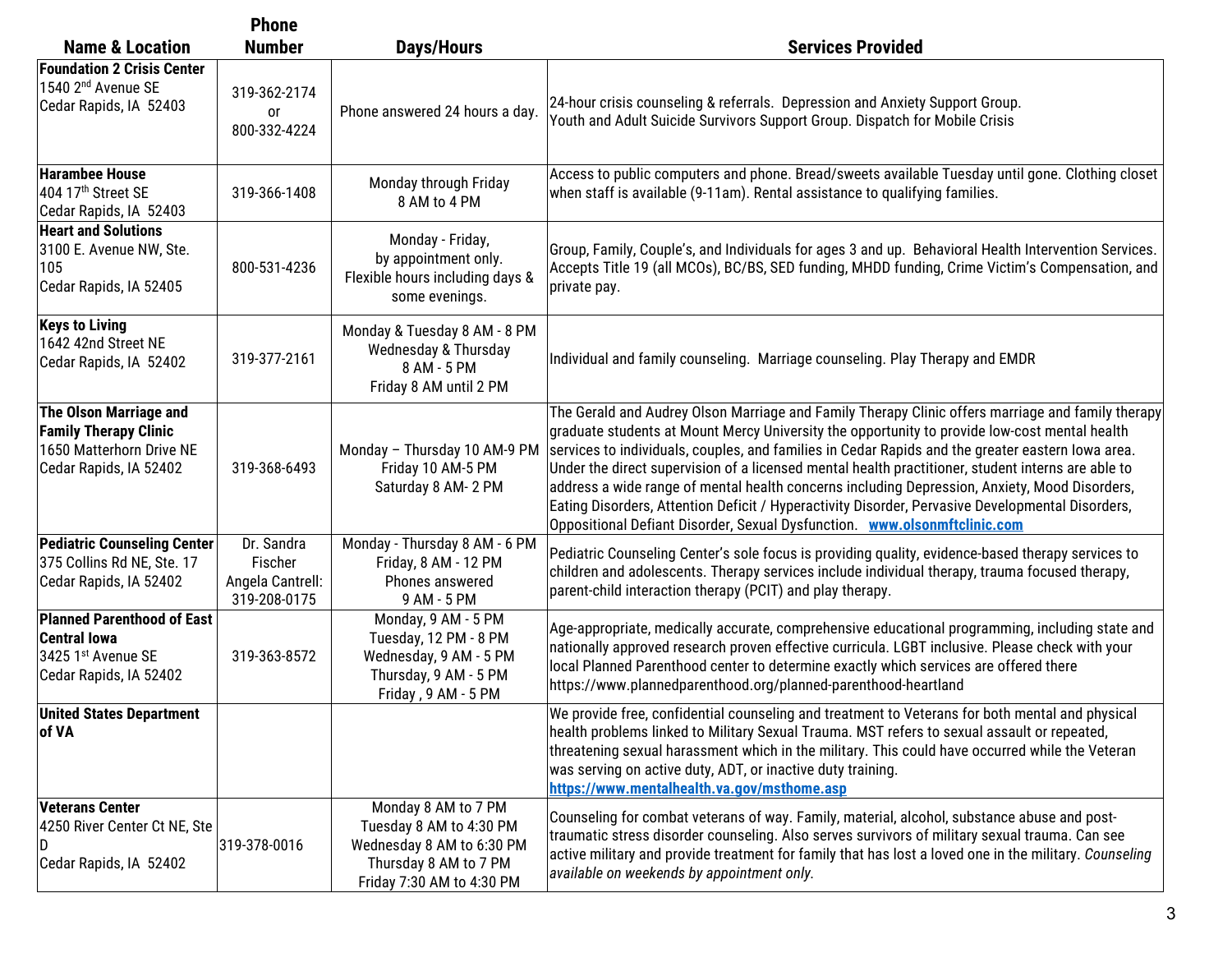|                                                                                                                                              | <b>Phone</b>         |                                                                                                                | <b>Services Provided</b>                                                                                                                                                                                                                                                                                                                                                                                                                               |
|----------------------------------------------------------------------------------------------------------------------------------------------|----------------------|----------------------------------------------------------------------------------------------------------------|--------------------------------------------------------------------------------------------------------------------------------------------------------------------------------------------------------------------------------------------------------------------------------------------------------------------------------------------------------------------------------------------------------------------------------------------------------|
| <b>Name &amp; Location</b>                                                                                                                   | <b>Number</b>        | <b>Days/Hours</b>                                                                                              | <b>Phone Number</b>                                                                                                                                                                                                                                                                                                                                                                                                                                    |
|                                                                                                                                              |                      |                                                                                                                | <b>MENTAL HEALTH COUNSELING</b>                                                                                                                                                                                                                                                                                                                                                                                                                        |
| <b>Abbe Center for Community</b><br><b>Mental Health</b><br>520 11 <sup>th</sup> Street NW<br>Cedar Rapids, IA 52405                         | 319-398-3562         | Monday, Tuesday & Thursday<br>8 AM - 6 PM<br>Wednesday, 8 AM - 7 PM<br>Friday, 8 AM - 4 PM                     | Provide outpatient mental health services for children, adolescents, families and adults. Services<br>include assessments/evaluations, therapy, medication management, crisis/emergency services as<br>well as community consultation/education. www.abbehealth.org                                                                                                                                                                                    |
| Club 520 Wellness Center<br>520 11th Street NW<br>Cedar Rapids, IA 52405                                                                     | 319-398-3562         | Monday - Friday<br>$1 PM - 4 PM$                                                                               | Consumer run, recovery focused social support center. Offers structured activities, social<br>$ $ opportunities, vocational assistance and recovery support group. Dual recovery anonymous group<br>available to individuals with mental illness and substance abuse issues. Saturday-phone in recovery<br>group 1-2pm                                                                                                                                 |
| <b>Community Support</b><br>520 11th Street NW<br>Cedar Rapids, IA 52405                                                                     | 319-365-9109         | Monday-Thursday<br>8 AM - 4:30 PM<br>Friday 8 AM - 4 PM                                                        | Provides an array of home and community based services designed to assist individuals with a<br>chronic mental illness in living as independently as possible in the community. Focus is on illness<br>management and moving forward in the recovery process. Individual and group services offered.<br>Nurses available to provide medication oversight.                                                                                              |
| Intensive Psychiatric<br>Rehabilitation<br>520 11 <sup>th</sup> Street NW<br>Cedar Rapids, IA 52405                                          | 319-398-3562         | Monday - Friday,<br>by appointment only.                                                                       | The IPR curriculum allows the consumer to identify and overcome barriers to assist them in their<br>recovery process. IPR does require individuals to be an active participant in the rehabilitation<br>process. Individual and group (Cohort) services available. Living, Learning and Work Group<br>Tuesday and Thursdays.                                                                                                                           |
| Life Skills<br>520 11 <sup>th</sup> Street NW<br>Cedar Rapids, IA 52405                                                                      | 319-398-3562         | Monday - Thursday<br>10 AM - 12 PM                                                                             | Habilitation service that assists individuals who have "stabilized" and now need ongoing skill<br>development. Skills addressed are community integration, coping skills/problem-solving,<br>independent living, leisure skills, developing support networks, and interpersonal skills.                                                                                                                                                                |
| <b>Transitional Living</b><br>520 11 <sup>th</sup> Street NW<br>Cedar Rapids, IA 52405                                                       | 319-365-9109         | Monday - Thursday<br>8 AM - 4:30 PM<br>Friday 8 AM - 4 PM                                                      | Habilitation services (skill teaching) which focus on independent living skills are provided in the<br>home or community setting. Coping skills, medication management, find housing, money<br>management, social skills.                                                                                                                                                                                                                              |
| <b>Mental Health Jail</b><br><b>Diversion Program</b><br>951 29th Ave SW<br>Cedar Rapids, IA 52404                                           | 319-558-8705         | Monday - Friday,<br>8 AM - 5 PM                                                                                | Provides correctional supervision and navigation for both the criminal justice and mental health<br>systems for those with mental illness (or are dually diagnosed), brain injury, intellectual and<br>developmental disabilities. Completes mental health assessments in the jail and community to<br>determine eligibility. Coordinates community resources based on identified needs. Provides<br>periodic progress reports to the court as needed. |
| <b>Crisis &amp; Assessment</b><br><b>Services</b><br><b>Mercy Medical Center</b><br>701 10 <sup>th</sup> Street SE<br>Cedar Rapids, IA 52403 | 319-398-6476         | 24 hours per day,<br>7 days per week                                                                           | A mental health access program to provide information, referral, assessment, admission, insurance<br>verification and easy access to mental health issues both public and private. Outpatient services<br>available. Accepts crisis calls.                                                                                                                                                                                                             |
| <b>Four Oaks Mental Health</b><br><b>Services</b><br>1924 D Street SW<br>Cedar Rapids Iowa 52404                                             | 1-844-364-0259<br>х6 | Monday through Friday 8 AM-5<br>PM<br>Call to Schedule, Flexible<br>Appointments days, evening and<br>weekends | Office based individual and family therapy. In home or office based Behavioral Health Intervention<br>Services (BHIS)                                                                                                                                                                                                                                                                                                                                  |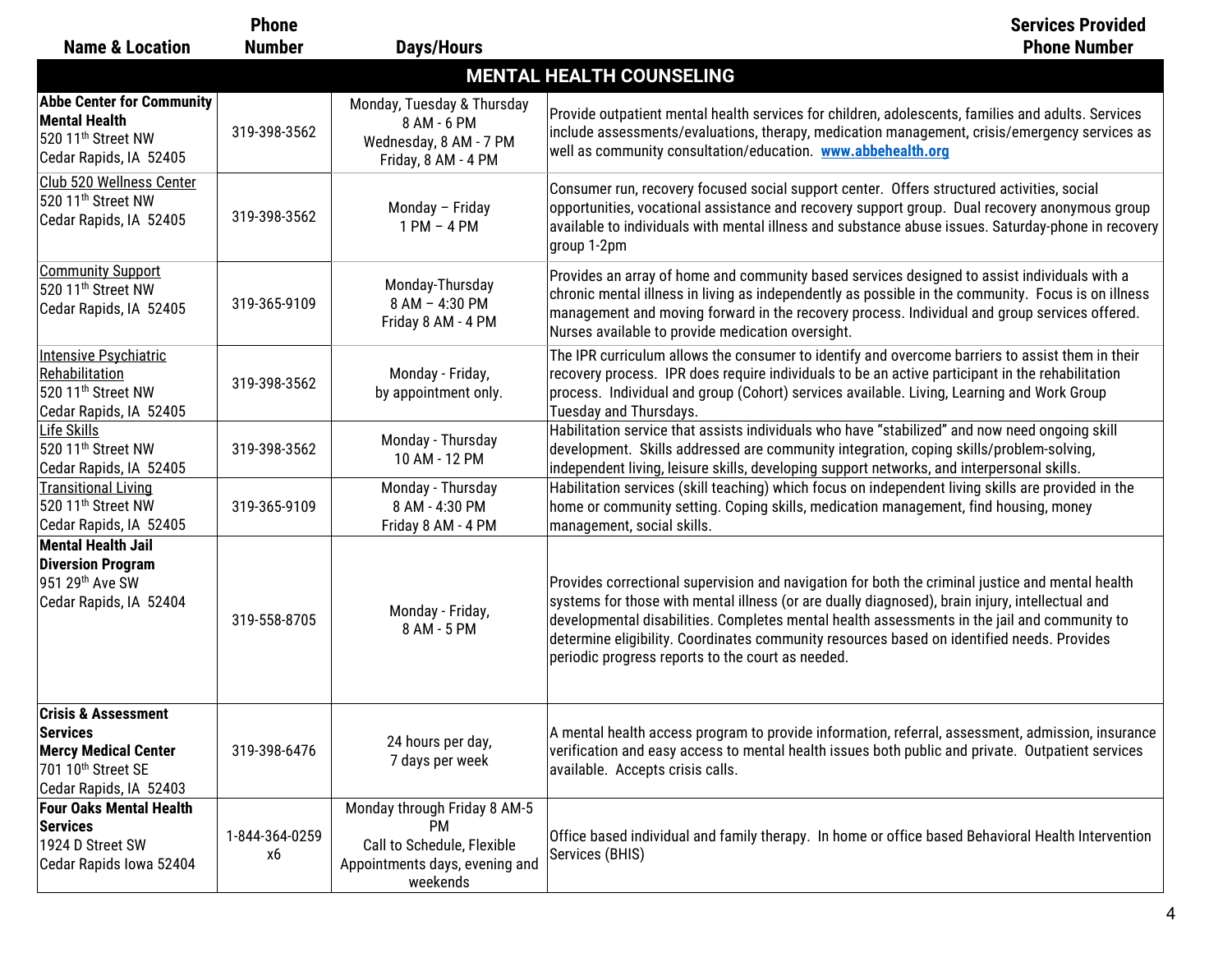|                                                                                                             | <b>Phone</b>                                     |                                                                                                           |                                                                                                                                                                                                                                                                                                                                                                                                                                                                                                                                            |
|-------------------------------------------------------------------------------------------------------------|--------------------------------------------------|-----------------------------------------------------------------------------------------------------------|--------------------------------------------------------------------------------------------------------------------------------------------------------------------------------------------------------------------------------------------------------------------------------------------------------------------------------------------------------------------------------------------------------------------------------------------------------------------------------------------------------------------------------------------|
| <b>Name &amp; Location</b>                                                                                  | <b>Number</b>                                    | <b>Days/Hours</b>                                                                                         | <b>Services Provided</b>                                                                                                                                                                                                                                                                                                                                                                                                                                                                                                                   |
| <b>PATH Homeless Outreach</b><br>Program (Abbe)<br>520 11 <sup>th</sup> Street NW<br>Cedar Rapids, IA 52405 | 319-398-3562                                     | Monday - Friday,<br>by appointment only                                                                   | Outreach to individuals experiencing homelessness that have unmet mental health needs.<br>Assistance navigating the mental health systems and arranging for needed treatment. Referrals<br>$\vert$ may come from self, family, shelters, mental health providers, law enforcement, etc.                                                                                                                                                                                                                                                    |
| Lutheran Services in Iowa<br>First Lutheran Church<br>1000 3rd Avenue SE<br>Cedar Rapids, IA 52403          | Intake<br>888-457-4692<br>Office<br>563-582-0044 | Monday - Friday,<br>8 AM - 5 PM<br>(Some evening hours are available<br>on a case by case basis and need) | Mental Health assessments; individual, family, couples and group psychotherapy; and behavioral<br>intervention services (BHS) for individual, family and group, skill development. Psychoeducation<br>and counseling.                                                                                                                                                                                                                                                                                                                      |
| <b>Mercy Family Counseling</b><br>1340 Blair's Ferry Rd, Ste. A<br>Hiawatha, IA 52233                       | 319-398-6575                                     | Monday - Friday,<br>8 AM - 4:30 PM                                                                        | Provides services that address a whole range of individual, couple, and family issues. Families who<br>have concerns about their child's behavior, emotional, attention or learning difficulties may seek<br>help at Mercy Family Counseling. Counseling services for adults address marital and family<br>difficulties, anxiety, depression, grief and adjustment to illness issues. Testing for all ages is<br>available to evaluate personality, learning and neurobehavioral concerns. Has psychologists that<br>specializes in Autism |
| <b>Mercy Medical Behavioral</b><br><b>Services</b><br>1701 10th Street SE<br>Cedar Rapids, IA 52403         | 319-398-6553                                     | 24 hours a day,<br>seven days a week.                                                                     | Inpatient hospitalization for mental health/substance abuse patients requiring a safe, supportive<br>environment. Mental Health Unit (locked) Services for individuals. For adults 18 years and older.                                                                                                                                                                                                                                                                                                                                     |
| <b>National Suicide Prevention</b><br>Lifeline                                                              | 800-273-8255<br>(TALK)                           | 24 hours a day.                                                                                           | 24-hour suicide prevention hotline.                                                                                                                                                                                                                                                                                                                                                                                                                                                                                                        |
| St. Luke's Hospital<br><b>Adult Partial</b><br>Hospitalization<br>810 1st Ave NE<br>Cedar Rapids, IA 52403  | 319-369-8176                                     | Monday - Friday,<br>8 AM - 4 PM<br>Program 9 AM - 3:30 PM                                                 | Assists adults who are experiencing life crisis or emotional problems. Provides intensive treatment<br>while client remains outpatient. Offers goal setting and coping, social skills, therapy and talk<br>groups, and adult partial program.                                                                                                                                                                                                                                                                                              |
| <b>Tanager Place Mental</b><br><b>Health Clinic</b><br>1030 5th Avenue SE<br>Cedar Rapids, IA 52403         | 319-286-4545                                     | Monday, Tuesday & Thursday<br>8 AM - 7 PM<br>Wednesday, 8 AM - 6 PM<br>Friday, 8 AM - 4:30 PM             | Tanager Place's Mental Health Clinic provides comprehensive outpatient mental health services to<br>children, adolescents and families. Professional staff offer medication management, individual and<br>family therapy, play therapy, music therapy and applied behavior analysis for children with an<br>autism spectrum disorder. Individualized care and specific treatment goals are established for all<br>patients. www.tanagerplace.org                                                                                           |
|                                                                                                             |                                                  |                                                                                                           | <b>SUBSTANCE ABUSE &amp; GAMBLING COUNSELING</b>                                                                                                                                                                                                                                                                                                                                                                                                                                                                                           |
| <b>Alcoholics Anonymous</b>                                                                                 | 319-365-5955<br>888-425-4266                     | 24 hours per day.                                                                                         | Call for information on AA and al-anon meetings in Cedar Rapids area. www.aa-cedarrapids.org<br>Can speak with a volunteer if support needed.                                                                                                                                                                                                                                                                                                                                                                                              |
| <b>ASAC Adult Residential</b><br>3601 16 <sup>th</sup> Avenue SW<br>Cedar Rapids, IA 52404                  | 319-390-4611                                     | Monday - Friday,<br>8 AM - 5 PM<br>24 hours a day                                                         | 22-bed residential substance abuse treatment program for men and women 18 years of age and<br>older. Ten bed halfway house program. <b>www.asac.us</b>                                                                                                                                                                                                                                                                                                                                                                                     |